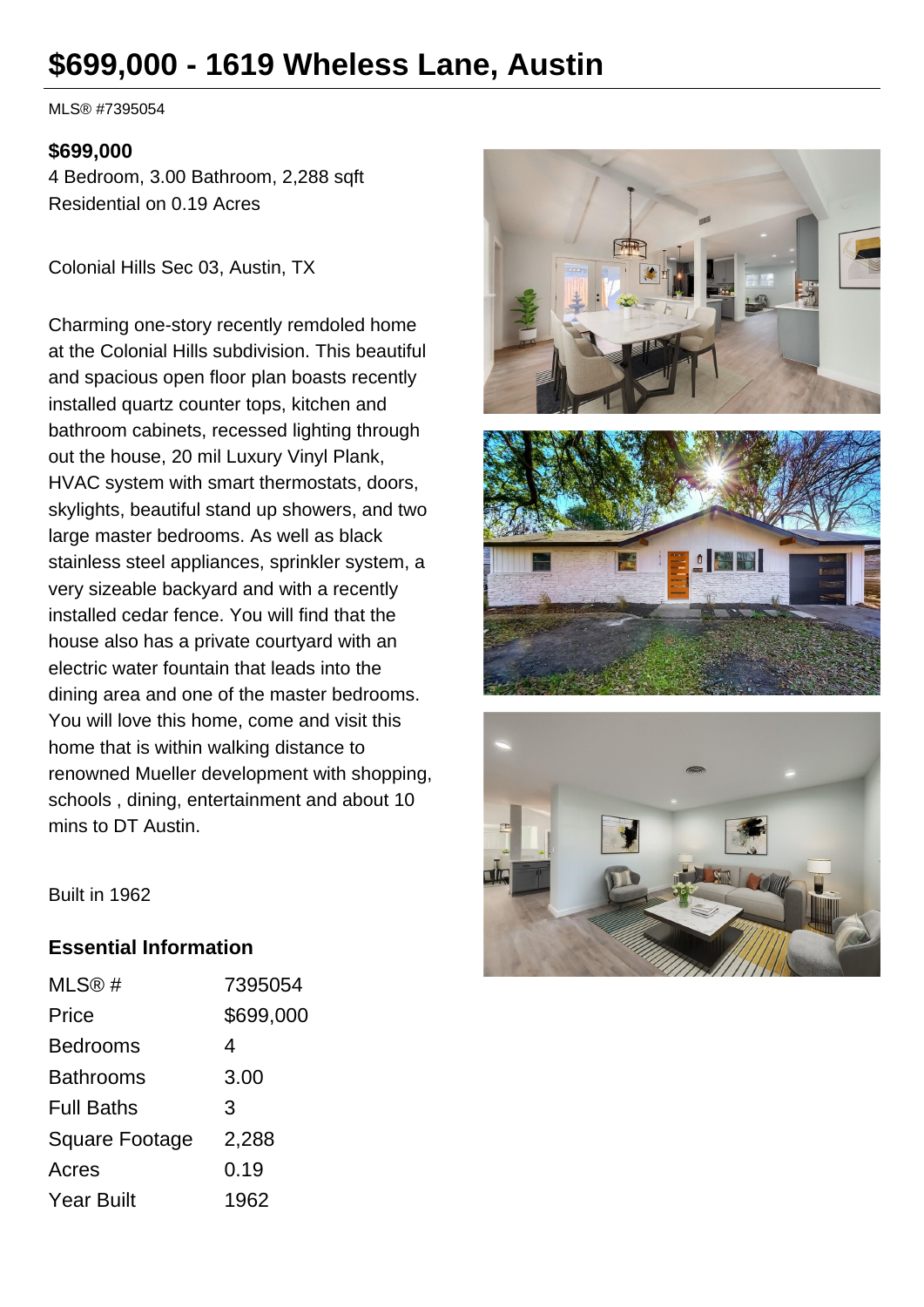| <b>Type</b>   | Residential                    |
|---------------|--------------------------------|
| Sub-Type      | <b>Single Family Residence</b> |
| <b>Status</b> | Active                         |

# **Community Information**

| Address      | 1619 Wheless Lane     |
|--------------|-----------------------|
| Area         | 3                     |
| Subdivision  | Colonial Hills Sec 03 |
| City         | Austin                |
| County       | Travis                |
| <b>State</b> | TX                    |
| Zip Code     | 78723                 |

### **Amenities**

| <b>Utilities</b> | Electricity Connected, Natural Gas Connected, Sewer Connected, Water<br>Connected |
|------------------|-----------------------------------------------------------------------------------|
| <b>Features</b>  | Curbs, Street Lights, Sidewalks                                                   |
| Parking          | Attached, Driveway, Garage, Garage Door Opener                                    |
| Garage Spaces    | 1                                                                                 |
| Garages          | Garage Door Opener                                                                |
| View             | None                                                                              |
| Waterfront       | <b>None</b>                                                                       |

### **Interior**

| Interior       | Vinyl                                         |
|----------------|-----------------------------------------------|
| Appliances     | Dishwasher, Disposal, Gas Range, Refrigerator |
| Heating        | Central, Natural Gas                          |
| # of Stories   | 1                                             |
| <b>Stories</b> | One                                           |
| Master On Main | Yes                                           |

# **Exterior**

|                 | Exterior Features Garden, Private Yard                                |
|-----------------|-----------------------------------------------------------------------|
| Lot Description | City Lot, Interior Lot, Landscaped, Level, Private, Trees Medium Size |
| Roof            | Composition, Shingle                                                  |
| Construction    | <b>Brick, HardiPlank Type</b>                                         |
| Foundation      | Slab                                                                  |

# **School Information**